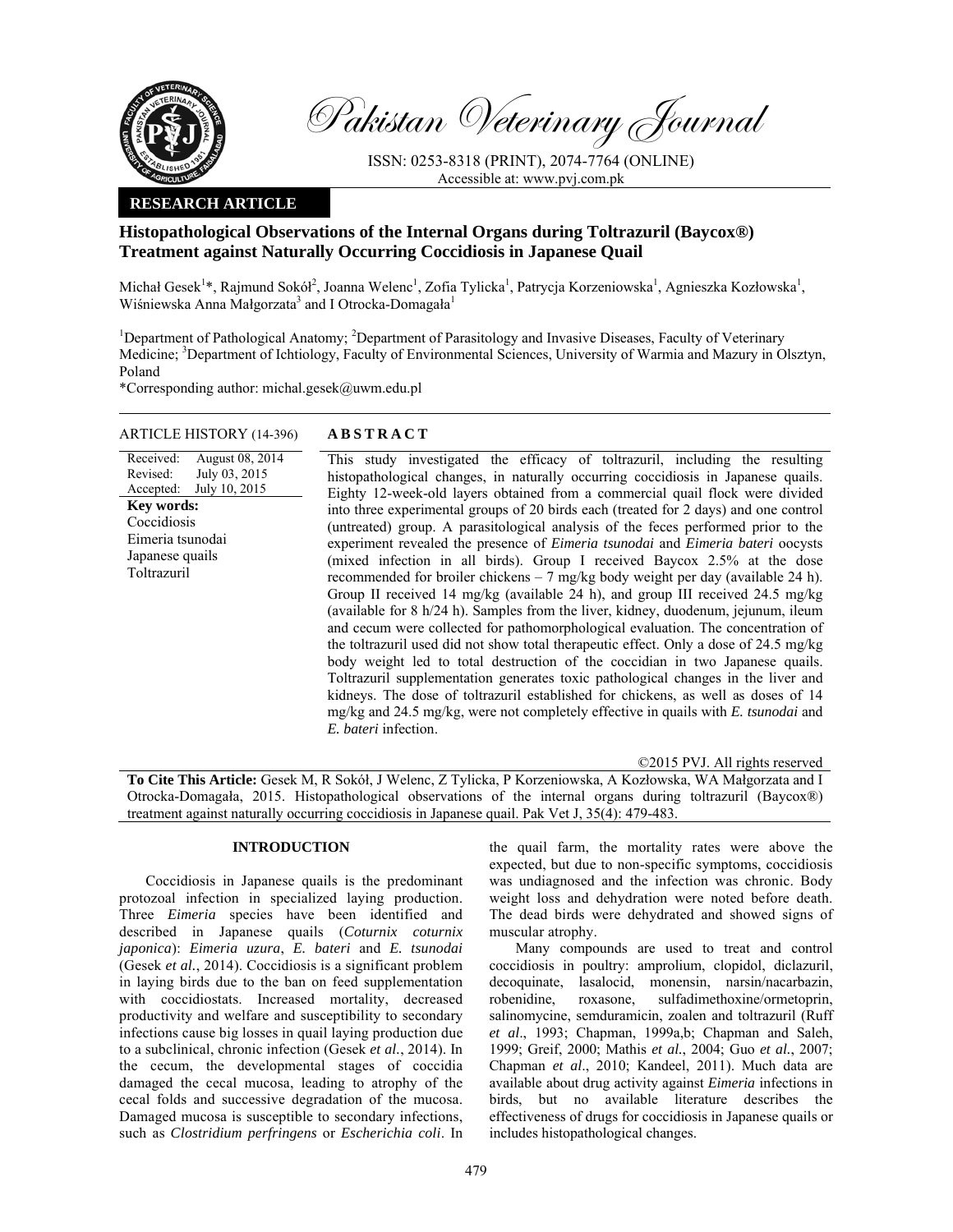Due to significant problem with coccidiosis in Polish quails farms, and opportunity for drugs, this study respond for breeders problems and therefore birds with naturally occurring coccidiosis were used, not induced infection. The aim of this study was to investigate pathomorphological changes in the duodenum, jejunum, ileum, cecum, liver and kidney of Japanese quails with naturally occurring coccidiosis during toltrazuril treatment.

### **MATERIALS AND METHODS**

The birds were obtained from a commercial quail flock (10,000 birds). The quails were kept on litter until the 21 day old, and on  $22<sup>nd</sup>$  day were moved to cages with perforated floors. The quantitative composition of the feed up to the 21 day old amounted to 27% total protein and  $3\,000$  kcal/kg metabolizable energy (ME), from the  $21<sup>st</sup>$ day to the  $42<sup>nd</sup>$  day amounted to 24% and 2 900 kcal/kg and after the  $42<sup>nd</sup>$  day amounted to 20% and 2 800 kcal/kg (fodder for laying birds), respectively. There was no vaccination program in the flock. An earlier studies of quails from the same farm, revealed chronic coccidiosis in all birds (Gesek *et al.* 2014). For this study, eighty 12 week-old layers were randomly selected and moved to animal research laboratory under conditions identical to those at the farm and were kept in separate cages with perforated floors to allow the daily collection of the feces. Parasitological examination of their droppings measured the number of oocysts in 1 g of feces. Average number of oocysts per g of faeces (OPG) amounted 7.4, 4.4, 9.2, 8.8  $x$  10<sup>6</sup> in group I, II, III and control group, respectively. Parasitological analysis of the oocysts and the characteristic nature of the parasites in the intestine (concerning cecal damage) revealed a dominating amount of *Eimeria tsunodai* oocysts and a low amount of *E. bateri* oocysts – a mixed infection in all birds. The quails were randomly divided into three experimental groups of 20 birds each and one control (untreated) group. Group I received Baycox 2.5% (Bayer, Germany) for 2 days at the dose recommended for broiler chickens  $-7$  mg/kg body weight per day – provided in drinking water that was available 24 h. Group II received 14 mg/kg (for 2 days – available 24 h), and group III received for 2 days 24.5 mg/kg, available for 8 h/24 h. There was no medications or electrolytes given in feed or water.

Fourteen days after treatment, all the birds were sacrificed, and tissue samples from 9 birds from each group were subjected to morphological examinations (decision of the Local Ethics Committee in Olsztyn). Samples from the liver, kidney, duodenum, jejunum, ileum and cecum were fixed in 10% neutralized formalin and embedded in paraffin blocks. The paraffin sections (5 µm) were stained with hematoxylin and eosin (HE), and the intestine sections were stained using the Ziehl-Neelsen method (Ziehl-Neelsen Cryptosporidium Kit, Bio-Optica, Italy), which, according to our experience, enables the detection of coccidia oocysts in tissue samples (Bancroft and Gamble, 2008). The paraffin sections of the kidneys were stained with PAS staining according to McManus. Frozen sections of selected livers were also stained with Oil Red O to detect lipids.

Each section was imaged using a Panoramic Scanner MIDI 3DHISTECH (Hungary). The photographs and measurement data of the coccidia were prepared using Panoramic Viewer software (3DHISTECH, Hungary).

The Wilcoxon signed-rank non-parametric statistical hypothesis test was performed to compare the means between groups. Differences were regarded as significant at the level of P<0.05.

#### **RESULTS**

Pathomorphological analysis of the alimentary system revealed histopathological changes mainly in the cecum. The cecal mucosa demonstrated different developmental stages of the coccidia in all examined groups (Table 1; Fig. 1, 2). The cecal mucosa demonstrated the presence of merozoites, meronts, microand macrogametocytes and oocysts. All quails in the control group and in group I and II exhibited the presence of coccidia. In group III only, two quails did not show parasites in the cecal epithelium (Fig. 4). These birds also did not exhibit destruction of the cecal mucosa and atrophy of the folds. The infected cecal mucosa was destroyed by the multiplying coccidia, and atrophy of the folds and crypts were observed (Fig. 3). Additionally, in all examined groups, regeneration of the cecal mucosa was present and was particularly visible in group III (6 birds) (Fig. 4). In group II and III, necrosis of the epithelium was not diagnosed.

The small intestine showed only single developmental stages of the coccidia. Single meronts were noted in the duodenum in 2 quails each in group I, II and III, whereas in the jejunum, single meronts were visible in 2 birds in group II, and the ileum epithelium revealed meronts in one bird in the control group and one bird in group II. Other lesions mainly concerned desquamation of the mucosa and were diagnosed only in the treatment groups.

Fibromuscular dysplasia in the cecal artery occurred in one quail in the control group. The lesion occurred as a plug with a visible point of attachment, originating from the media of the vessel and obstructing the lumen of the artery. The plug consisted of smooth muscle and connective tissue and was therefore classified as the medial fibromuscular dysplasia subtype.

Regressive lesions dominated in the liver, especially parenchymatous, vacuolar and fatty degeneration in all the examined groups (Table 1). Additionally, in group II, necrosis of the epithelium of the bile ductules dominated in all the birds, and necrosis of the hepatocytes around the bile ductules was seen in 7 birds. In group III, 6 birds revealed proliferation of the bile ductules. In the treatment groups, fatty degeneration occurred as *degeneratio adiposa centralis* (Figs. 6, 7) and *degeneratio adiposa diffusa* (Figs. 8, 8a), especially in group II and III, respectively. In group II, fatty degeneration was present as macrovesicular and microvesicular "foamy" change of the hepatocytes (ballooned cells/hepatocytes; Fig. 7) and seldom occurred as bridging degeneration (central to central) (Fig. 6). Only the macrovesicular form of fatty degeneration was visible in group III. The diffuse character of this lesion was confirmed by Red Oil O staining as lipid droplets in the hepatocytes (Fig. 8a). In group I, fatty degeneration with medium intensity was diagnosed in 3 birds.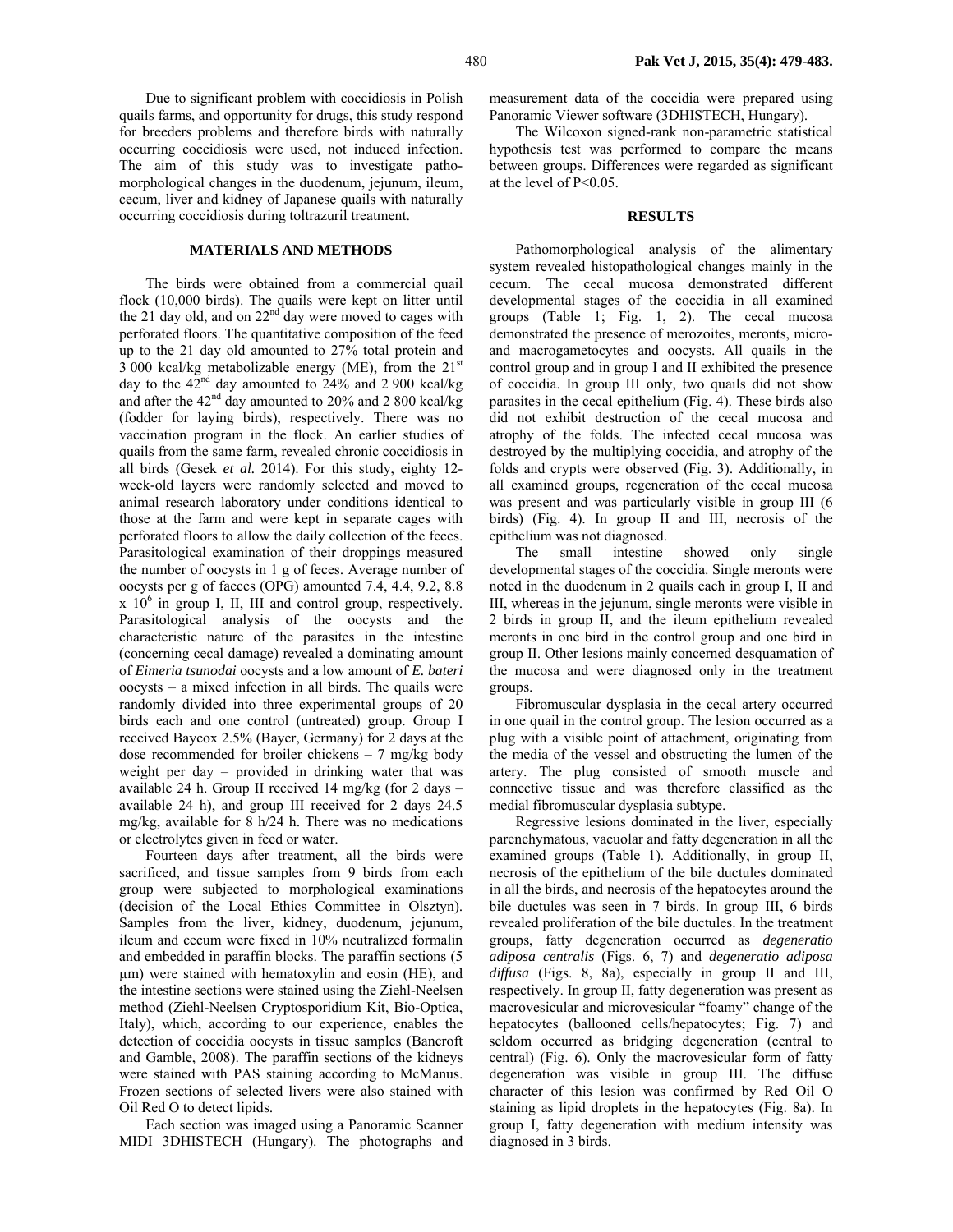**Table 1:** Number of birds with pathomorphological changes in the internal organs in the different experimental groups

| rable 1. Namber of birds with patholitorphological changes in the internal organs in the unlerent experimental groups<br>Pathomorphological changes in the internal organs | Number of changes in different groups |                  |                    |                  |
|----------------------------------------------------------------------------------------------------------------------------------------------------------------------------|---------------------------------------|------------------|--------------------|------------------|
|                                                                                                                                                                            | Control                               | Group I          | Group II           | Group III        |
| Liver                                                                                                                                                                      |                                       |                  |                    |                  |
| Congestion                                                                                                                                                                 | 0/9                                   | 3/9              | 3/9                | 3/9              |
| Parenchymatous degeneration                                                                                                                                                | 8/9                                   | 9/9              | 5/9                | 9/9              |
| Vacuolar degeneration                                                                                                                                                      | 8/9                                   | 5/9              | 3/9                | 7/9              |
| Fatty degeneration                                                                                                                                                         | 6/9                                   | 3/9              | 9/9                | 8/9              |
| Focal necrosis of the hepatocytes                                                                                                                                          | 4/9                                   | 5/9              | 9/9                | 5/9              |
| Necrosis of the hepatocytes around the bile ductules                                                                                                                       | 4/9                                   | 0/9              | 7/9                | 3/9              |
| Necrosis of the epithelial cells of the bile ductules                                                                                                                      | 2/9                                   | 3/9              | 9/9                | 6/9              |
| Proliferation of the bile ductules                                                                                                                                         | 0/9                                   | 4/9              | 0/9                | 6/9              |
| Proliferation of the connective tissue around the bile ductules                                                                                                            | 1/9                                   | 4/9              | 0/9                | 0/9              |
| Infiltration of lymphoid cell around bile ductules and blood vessels                                                                                                       | 1/9                                   | 0/9              | 0/9                | 3/9              |
| Total in the liver                                                                                                                                                         | 34                                    | 36               | 45                 | 50               |
| Kidneys                                                                                                                                                                    |                                       |                  |                    |                  |
| Congestion                                                                                                                                                                 | 8/9                                   | 8/9              | 8/9                | 7/9              |
| Congestion of the capillary loops in the glomeruli                                                                                                                         | 4/9                                   | 3/9              | 2/9                | 3/9              |
| Parenchymatous degeneration of epithelial cells in the proximal convoluted tubules                                                                                         | 6/9                                   | 7/9              | 9/9                | 7/9              |
| Necrosis of epithelial cells in the proximal convoluted tubules                                                                                                            | 1/9                                   | 3/9              | 5/9                | 8/9              |
| Necrosis of epithelial cells in the collecting tubules                                                                                                                     | 0/9                                   | 2/9              | 8/9                | 9/9              |
| Deposition of protein in the glomerular capillary loops (proteinuria)                                                                                                      | 0/9                                   | 3/9              | 6/9                | 5/9              |
| Deposition of protein in the proximal convoluted tubules lumen                                                                                                             | 0/9                                   | 0/9              | 5/9                | 5/9              |
| Atherosclerosis                                                                                                                                                            | 0/9                                   | 2/9              | 2/9                | 3/9              |
| Proliferative glomerulopathy                                                                                                                                               | 0/9                                   | 0/9              | 5/9                | 6/9              |
| Interstitial infiltration of lymphoid cells                                                                                                                                | 0/9                                   | 0/9              | 2/9                | 3/9              |
| Total in the kidneys                                                                                                                                                       | 19 <sup>a, b</sup>                    | 28c, d           | 52 <sup>a, c</sup> | 56b, d           |
| Cecum                                                                                                                                                                      |                                       |                  |                    |                  |
| Congestion of the mucosa                                                                                                                                                   | 5/9                                   | 0/9              | 0/9                | 0/9              |
| Edema of the villi                                                                                                                                                         | 3/9                                   | 0/9              | 3/9                | 0/9              |
| Desquamation of the mucosa                                                                                                                                                 | 0/9                                   | 5/9              | 8/9                | 4/9              |
| Presence of developmental stages of the coccidia                                                                                                                           | 9/9                                   | 9/9              | 9/9                | 7/9              |
| Destruction of the villi/mucosa                                                                                                                                            | 9/9                                   | 9/9              | 9/9                | 7/9              |
| Villous atrophy (Atrophy of the folds in the cecum)                                                                                                                        | 9/9                                   | 7/9              | 9/9                | 7/9              |
| Atrophy of the crypts                                                                                                                                                      | 9/9                                   | 7/9              | 8/9                | 7/9              |
| Hyperplasia of the epithelial cells and crypts                                                                                                                             | 2/9                                   | 3/9              | 3/9                | 6/9              |
| Necrosis of the epithelial cells                                                                                                                                           | 4/9                                   | 6/9              | 0/9                | 0/9              |
| Total in the cecum                                                                                                                                                         | 50                                    | 46               | 49                 | 38               |
| Total in all examined organs                                                                                                                                               | 103 <sup>e</sup>                      | 110 <sup>f</sup> | 146 <sup>e</sup>   | 144 <sup>f</sup> |

Values bearing different in a row differ significantly (P<0.05).

Congestion in the kidneys and congestion of the capillary loops in the glomeruli were the prominent lesions in all the examined groups. Deposition of protein in the glomerular area and tubules, atherosclerosis, proliferative glomerulopathy and necrosis of the epithelium cells in the collecting tubules were noticed only in the treatment groups (Table 1). In 8 birds in group III, necrosis of the proximal convoluted tubules of the epithelium was recorded, but only 1 bird in the control group showed this lesion. Deposits of protein with moderate intensity were visible in the capillary loops in the glomeruli and in the lumen of the proximal tubules as eosinophilic droplets. PAS staining revealed the presence of PAS-positive resorption droplets/granules in the proximal convoluted epithelium in all the birds in the treatment groups (Figs. 11, 12).

The Wilcoxon signed-rank non-parametric hypothesis test revealed statistically significant differences in the kidneys between the control and group II, the control and group III, group I and group II and group I and group III (Table 1). No significant differences were recorded between the analyzed groups in the liver and caecum. Statistically significant differences were also recorded between the control and group II and between group I and group III when the total amount of lesions in all the examined organs was considered.

Parasitological observation with analysis of toltrazuril efficacy of these same groups is included in another thesis (Sokół *et al.* 2014, 2015).

### **DISCUSSION**

All the quails in the control group showed typical changes for coccidiosis in *Eimeria tsunodai* infection, as described in the studies of Gesek *et al.* (2014). Multiplication of the different developmental stages of the parasite, with damage to the cecal mucosa in the different age groups, was seen. The expansive nature of the parasite, together with the huge number of releasing merozoites, which expand the cecal mucosa in the second generation, causes total destruction of the cecal mucosa in many cases, with atrophy of the crypts of Lieberkühn's and atrophy of the folds (Gesek *et al*., 2014). No histopathological changes were related to the *E. bateri* infection. The small number of the developmental stages of this species did not cause significant lesions in the small intestine, which is typical in *E. bateri* infection.

Histopathological observation of the alimentary system showed therapeutic activity of the toltrazuril only in group III (24.5 mg/kg). Only two birds in group III did not show the presence of the developmental stages of coccidia in the cecal mucosa. Destruction of the cecal mucosa was not as intensive in this group, and signs of regeneration were visible as hyperplasia of the epithelial cells and crypts with a lack of necrosis of the epithelial cells. All these facts suggest that a total therapeutic effect was not achieved, but a decrease in the number of birds with coccidiosis in group III was apparent. The recommended dose of toltrazuril for broiler chickens (7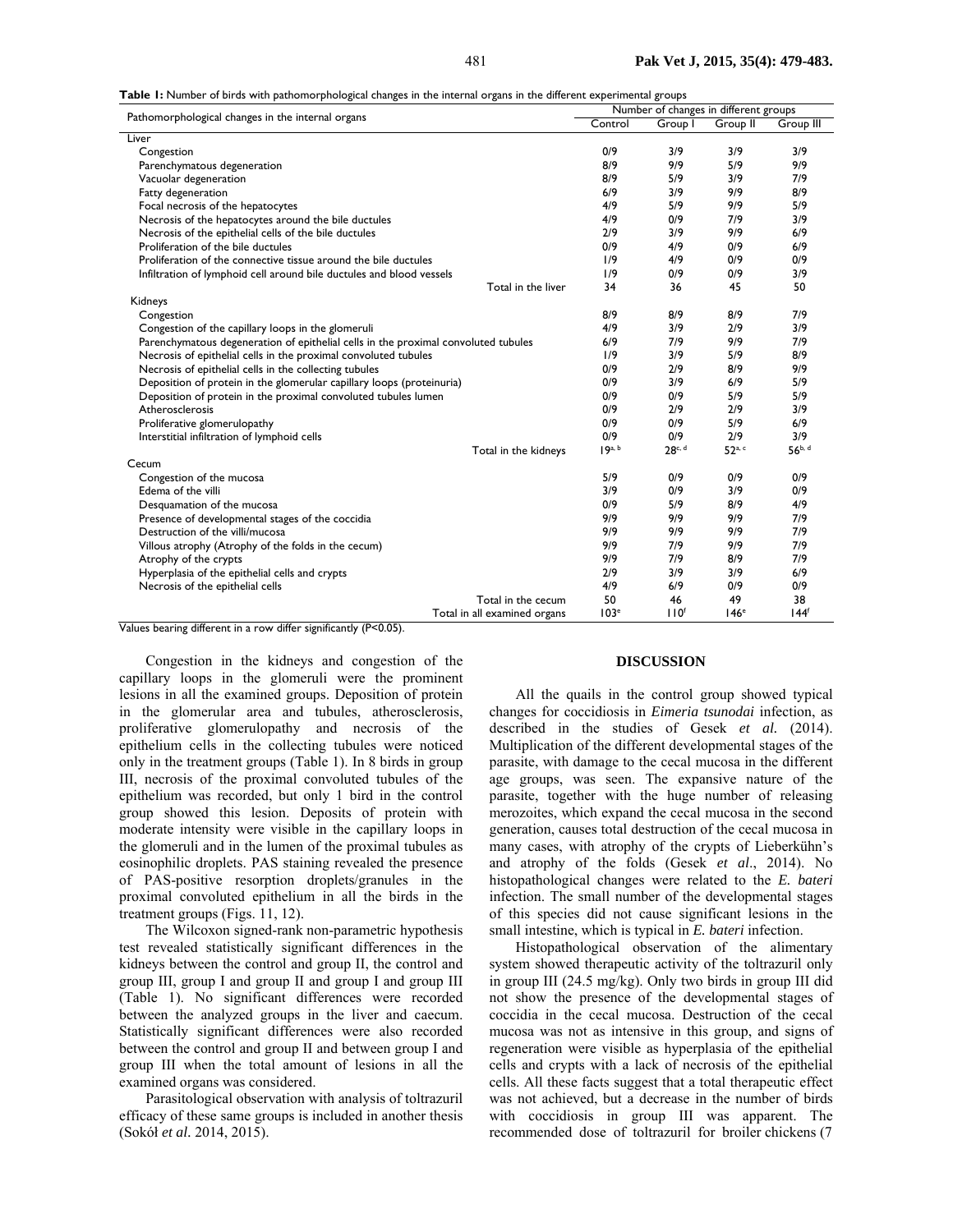

**Fig. 1-4:** Cecum. 1) Large number of multiplying merozoites in mucosa; destruction of mucosa (Control); 2) Destruction of the folds, with presents of merozoites in crypts (Group I); 3) Total atrophy of the mucosa (crypts and folds) with parchment–like membrane (Group II) and 4) Regeneration of mucosa; hyperplasia of epithelial cells and crypts (Group III). H & E staining.



**Fig. 5-8:** Liver. 5) Vacuolar and fatty degeneration of hepatocytes (Control); 6) Bridging degeneration (central to central) (asterisks); fatty degeneration in the centrilobular area (zone 3). *Degeneratio adiposa centralis* (Group II), 7) Macrovesicular and microvesicular "foamy" change of hepatocytes (ballooned cells/hepatocytes - arrows) (Group II) and 8) Diffuse macrovesicular fatty degeneration. H & E staining. 8a) lipid droplets (Group III). Oil Red O staining.



**Fig. 9-12:** Kidney. 9) Congestion and parenchymatous degeneration of the proximal convoluted tubules (Control); H & E staining 10) Deposition of protein in the glomerular capillary loops. (Group I); 11) Large quantities of the protein droplets in the proximal convoluted tubular epithelium (black arrows); protein deposits in the dilated glomerular capillary loops (white arrow) (Group II) and 12) Protein deposits in the lumen of the proximal convoluted tubules (white arrow). PAS-positive deposits in the distal tubular lumen (proteinuria) (black arrow) (Group III). PAS staining (Fig. 10-12).

mg/kg) is not effective for Japanese quails. Mathis *et al.* (2004) used toltrazuril (7 mg/kg) over a 2-day period in broiler chickens and eliminated the infection caused by *Eimeria acervulina*, *E. maxima* and *E. tenella*. Our findings revealed no efficacy with doses of 14 mg/kg body weight and 24.5 mg/kg against coccidiosis in quails. Further investigation must include higher doses of the medicament. Tsutsumi and Tsunoda (1972) made a similar observation. They suggested ten to twenty times the dose of amprolium effective for chickens for anticoccidial effectiveness in quails infected with *E. tsunodai*. It is possible that the dose of toltrazuril treatment should be approximately ten times higher in quails than in chickens. Gerhold *et al.* (2011) also pointed amprolium as ineffective in controlling coccidia in northern bobwhites.

The one case of fibromuscular dysplasia (FMD) observed in an artery is an idiopathic, non-inflammatory, non-atherosclerotic disease of the vessels, where the lumen is obstructed by a plug originating from the media of the vessel or reduced by cells proliferating from different layers of the vessel wall, leading to lumen stenosis (Gesek *et al.*, 2013). A similar observation was performed by Braga *et al.* (1996) in Japanese quails in the vessels in muscle without any ischemic and necrotic changes in the tissue. Our experience identified the occurrence of medial fibromuscular dysplasia, a subtype of the FMD found in broiler chickens, in different tissues in the arteries and a vein, with no related injury (Gesek *et al.*, 2013).

The changes described in the liver, especially fatty degeneration, focal necrosis of the hepatocytes and necrosis of the hepatocytes around the bile ductules, were analyzed. They were dominant in group II and III and suggest toxic damage after toltrazuril supplementation. Our study described *degeneratio adiposa centralis,* which includes centrilobular degeneration (zone 3 – hepatocytes that surround the terminal hepatic venule – central vein) and necrosis of the hepatocytes (focal and around the bile ductules). Cullen and Brown (2012) reported these lesions in the states of hypoxia and intoxication because the hepatocytes around the terminal hepatic venules have the greatest enzymatic activity (related to the cytochrome p450 system). These authors also noted that the occurrence of microvesicular fatty degeneration (ballooned cells) is related to significant hepatocellular dysfunction. The described focal necrosis of the hepatocytes is the most common pattern of acute liver toxicity (Cullen and Brown, 2012).

It is puzzling that all the birds in group II showed necrosis of the epithelium cells of the bile ductules, and 7 quails showed necrosis of the hepatocytes around the bile ductules, whereas in group III, in 6 animals, we described proliferation of the bile ductules and necrosis of the epithelial cells of the bile ductules. Cullen and Brown (2012) suggest that hepatocytes are not the only cell type in the liver that can be affected by toxic drugs and that the biliary epithelium is also susceptible to injury from drugs and toxins. Abdul-Aziz *et al.* (2008) confirmed this thesis and stated that bile ductule hyperplasia is a common finding in toxic injury. Thus, changes in and around the bile ductules should be treated as a toxic injury.

The reason for regressive changes in the hepatocytes (parenchymatous, vacuolar and fatty degeneration) can